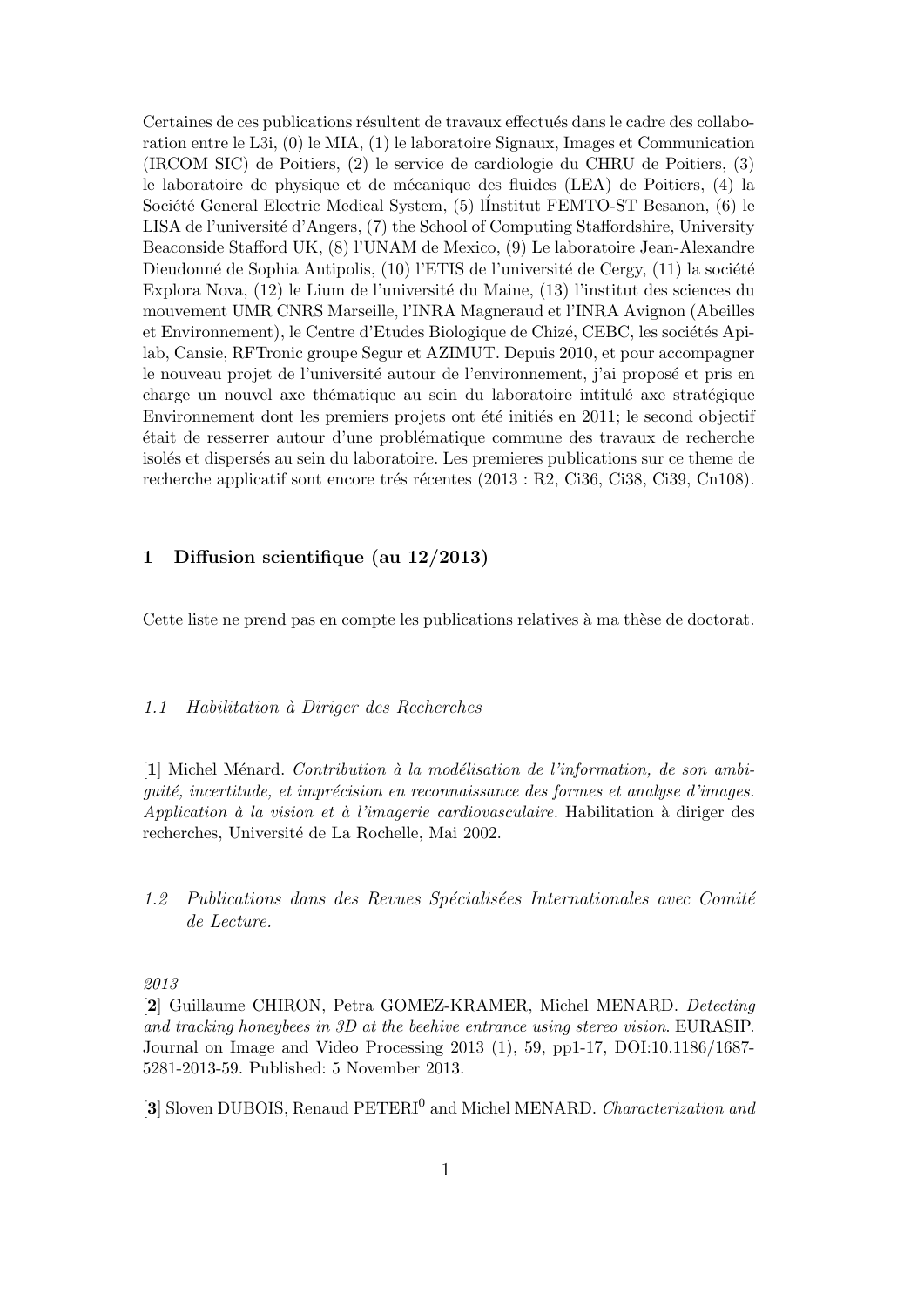Recognition of Dynamic Textures based on  $2D+T$  Curvelet. Journal Signal, Image and Video Processing, DOI: 10.1007/s11760-013-0532-4. Published: August 2013.

[4] Omar BENAHMED DAHO, Jamal KHAMLICHI, Michel MENARD, Alain GAUGUE. UWB radar: combining backprojection and trilateration for through-thewall radar imaging. Ultra-Wideband Short Pulse Electromagnetics (UWB SP 10) DOI: 10.1007/978-1-4614-9500-0 39 Vol.10, pp.433-431 (En ligne depuis 2013. Published: 2014.

## 2012

[5] Sloven DUBOIS, Renaud PETERI<sup>0</sup>, Michel MENARD. *Decomposition of Dy*namic Textures using Morphological Component Analysis. IEEE Transactions on Circuits and Systems for Video Technology. Vol.22, Issue 2, pp.188-201, February 2012.

## 2010

[6] Veyis GUNES<sup>5</sup>, Michel MENARD, Simon PETIT-RENAUD<sup>12</sup>. Multiple Classifier Systems: Tools and Methods. Handbook of Pattern Recognition and Computer Vision, vol. 4, Editor C.H. Chen, Published by World Scientific Publishing. Part 1, pp.23-46, January 2010.

[7] Abdallah ELHAMIDI<sup>0</sup>, Michel MENARD, Mathieu LUGIEZ, Clara GHANNAM<sup>0</sup>. Weighted and Extended total variation for image restoration and decomposition. Pattern Recognition, Vol.43, Issue 4. pp.1564-1576, April 2010.

[8] Christophe LIEBE, Alain GAUGUE, Jamal KHAMLICHI, Michel MENARD, Jean-Marc OGIER. UWB radar: mechanical scanning and signal processing for through-the-wall imaging. Ultrawideband, Short Pulse Electromagnetics 9 (UWB SP 9) DOI: 10.1007/978-0-387-77845-7 45. pp.385-393, 2010.

### 2009

[9] Aymeric HISTACE<sup>6</sup>, Michel MENARD, Christine CAVARO-MENARD<sup>6</sup>. Selective diffusion for oriented pattern : Application to tagged cardiac MRI enhancement. Pattern Recognition Letters, Vol. 30, Issue 15, Pages 1356-1365. November 2009

[10] Gilles AUBERT<sup>9</sup>, Abdallah ELHAMIDI<sup>0</sup>, Clara GHANNAM<sup>0</sup>, Michel MENARD. On a class of ill-posed minimization problems in image processing. Journal of Mathematical Analysis and Applications, J.Math Anal Appl. (2009). Ordre alphabétique des auteurs. Vol. 352, Issue 1, , pages 380-399. Avril 2009.

### 2004

[11] Michel MENARD, Pierre-André DARDIGNAC<sup>7</sup>, and Claude C.CHIBELUSHI<sup>7</sup>. Non Extensive Thermostatistics and Extreme Physical Information for fuzzy clustering. Invited Paper dans International Journal of Computational Cognition, IJCC (http://www.YangSky.com/yangijcc.htm, Editor-in-Chief: Tao Yang). Vol.2, No.4, 1-63, 2004.

2003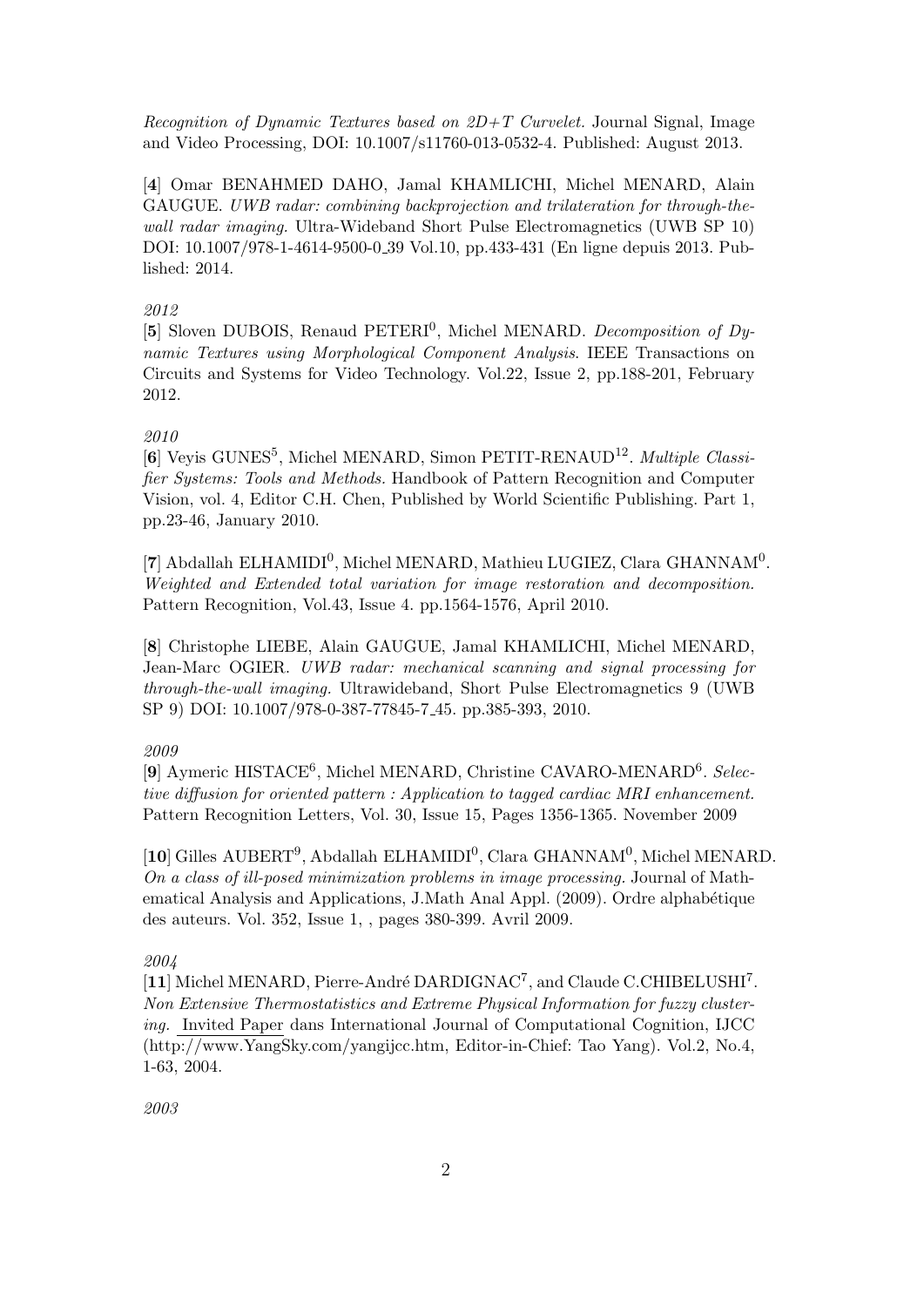[12] Veyis GUNES<sup>5</sup>, Michel MENARD, Pierre LOONIS, and Simon PETIT-RENAUD<sup>12</sup>. Combination, cooperation and selection of classifiers: a state of the art. International Journal of Pattern Recognition and Artificial Intelligence (IJPRAI), World-Scientific Publishing Company. Vol.17, No.8, 1-22, 2003.

[13] Michel MENARD, Vincent COURBOULAY, Pierre-André DARDIGNAC<sup>7</sup>. Possibilistic and probabilistic fuzzy clustering : unification within the frame of the non extensive thermostatistics. Pattern Recognition. 36, 1325-1342, 2003.

[14] Vincent COURBOULAY, Jérome DESFIEUX, Michel MENARD, Michel EBOU-EYA, Pierre COURTELLEMONT, Regis VAILLANT<sup>4</sup>, Damien COISNE<sup>2,3</sup>. Stent detection and localisation on low contrast X-ray images.. Innovation and Technology in biology and medicine, Journal of biomedical Engineering, ITBM-RBM, Elsevier. 24, 28-43, 2003.

## 2002

[15] Michel MENARD, Michel EBOUEYA. Extreme physical information and objective functions in fuzzy clustering. in Fuzzy Sets and Systems 128 (2002) 285-303.

[16] Veyis GUNES, Pierre LOONIS, Michel MENARD. A fuzzy Petri net for pattern recognition: application to dynamic classes. In International Journal of Knowledge and Information Systems 4, 112-128, 2002.

## 2001

[17] Michel MENARD. Fuzzy clustering and switching regression models using ambiguity and distance reject. Fuzzy Sets and Systems, Vol.122, Issue 3, 363-400, 2001.

# 2000

[18] Ahmad SHAHIN, Michel MENARD and Michel EBOUEYA. Cooperation of fuzzy segmentation operators for correction aliasing phenomenon in 3D color Doppler imaging. In Artificial Intelligence in Medicine, AIM Journal Special issue on Medical Imaging, Vol.19, 121-154, 2000.

[19] Veyis GUNES, Michel MENARD and Pierre LOONIS.A multiple classifier system using ambiguity rejection for clustering-classification cooperation. In International Journal of Uncertainty, Fuzziness and Knowledge-Based Systems. Vol.8, No.6, 747-762, 2000.

[20] Michel MENARD, Christophe DEMKO and Pierre LOONIS. The fuzzy  $c+2$ means: Solving the ambiguity reject in clustering. Pattern Recognition, 33, 7, 1219- 1237, 2000.

# 1998

[21] Ahmad SHAHIN, Michel MENARD and Christophe DEMKO. Aliasing detection and velocities correction in Doppler color imaging by fuzzy modeling. ITBM, Innovation and Technology in biology and medicine, Journal of biomedical Engineering, Vol.19, No.6, 13 pages, 1998.

1997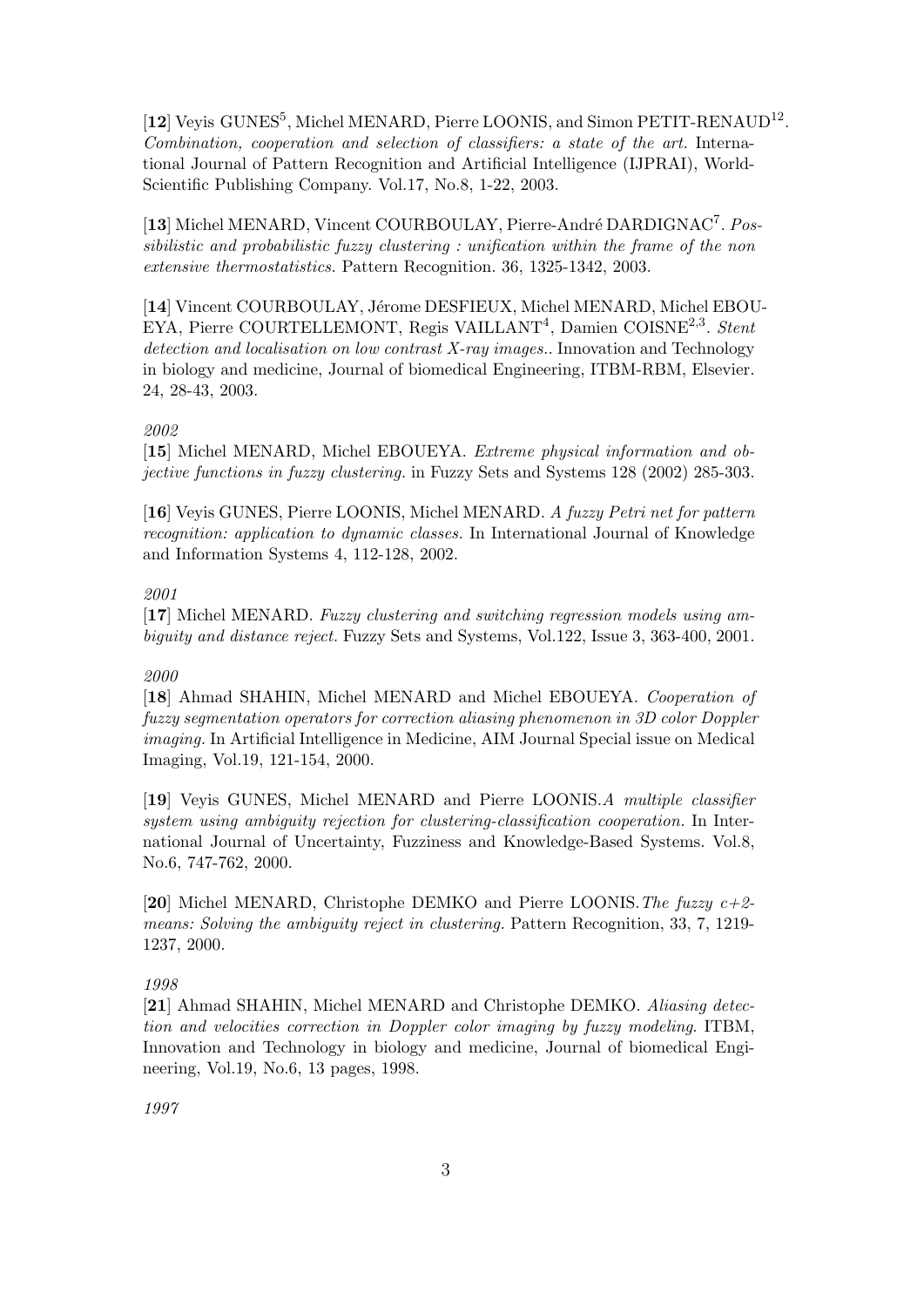[22] Aurélia MARCHAND, Michel MENARD and Juhui WANG. Random Markov Fields applied to spatial-temporal analysis of echocardiographic images. ITBM, Innovation and Technology in biology and medicine, Journal of biomedical Engineering, Vol. 18, No.2, 14 pages, 1997.

1.3 Publications dans des Revues Spécialisées Nationales avec Comité de Lecture

## 2006

[23] Aymeric HISTACE<sup>6</sup>, Christine CAVARO-MENARD<sup>6</sup>, Vincent COURBOULAY, Michel MENARD. Traitement et analyse quantitative de séquences IRM cardiaques marquées. Traitement du signal. Vol.23, No.2, pp. 125-143. 2006.

## 2002

[24] Patrick FRANCO, Pierre LOONIS et Michel MENARD. Reconnaissance de  $phénomènes dynamiques par arbres cycliques minimaux dans l'espace d'état: appli$ cation à la quantification des sténoses coronariennes. Traitement du Signal. Vol.19, No.3, 169-184, octobre 2002.

## 1999

[25] Michel MENARD. Le rejet d'ambiguté dans les  $Fc+2M$ : extension à toutes les  $classes\ composées. Traitement du signal, Vol.16, No.2, 121-144, 1999.$ 

## 1998

[26] Pierre LOONIS et Michel MENARD. Synthèse des approches de classement en Reconnaissance des Formes. Nouveaux outils pour l'adaptation d'un système à son environnement. Numéro spécial Fusion 98 de la revue Traitement du Signal, Vol.14, No.5, 19 pages, 1998.

1.4 Publications dans des chapitres d'ouvrages ou des Lecture Notes In Computer Science.

## 2011

[27] Sloven DUBOIS, Renaud PETERI<sup>0</sup>, Michel MENARD. Morphological Component Analysis for decomposing Dynamic Textures. Book chapter of Mathematical Image Processing. Springer Proceedings in Mathematics. Vol.5, pp.314-321. 1st Edition, may 2011.

 $[28]$  Aymeric HISTACE<sup>10</sup>, Michel MENARD. Gradient intensity selectivity for scalar image restoration using PDE. S. Yokota and D. Chugo. Introduction to modern robotics II, iConcept Press, Chap. 9, Sep. 2011, 12 pages, 978-1463789442.

## 2010

[29] Mickael COUSTATY, Sloven DUBOIS, Jean-Marc OGIER, Michel MENARD.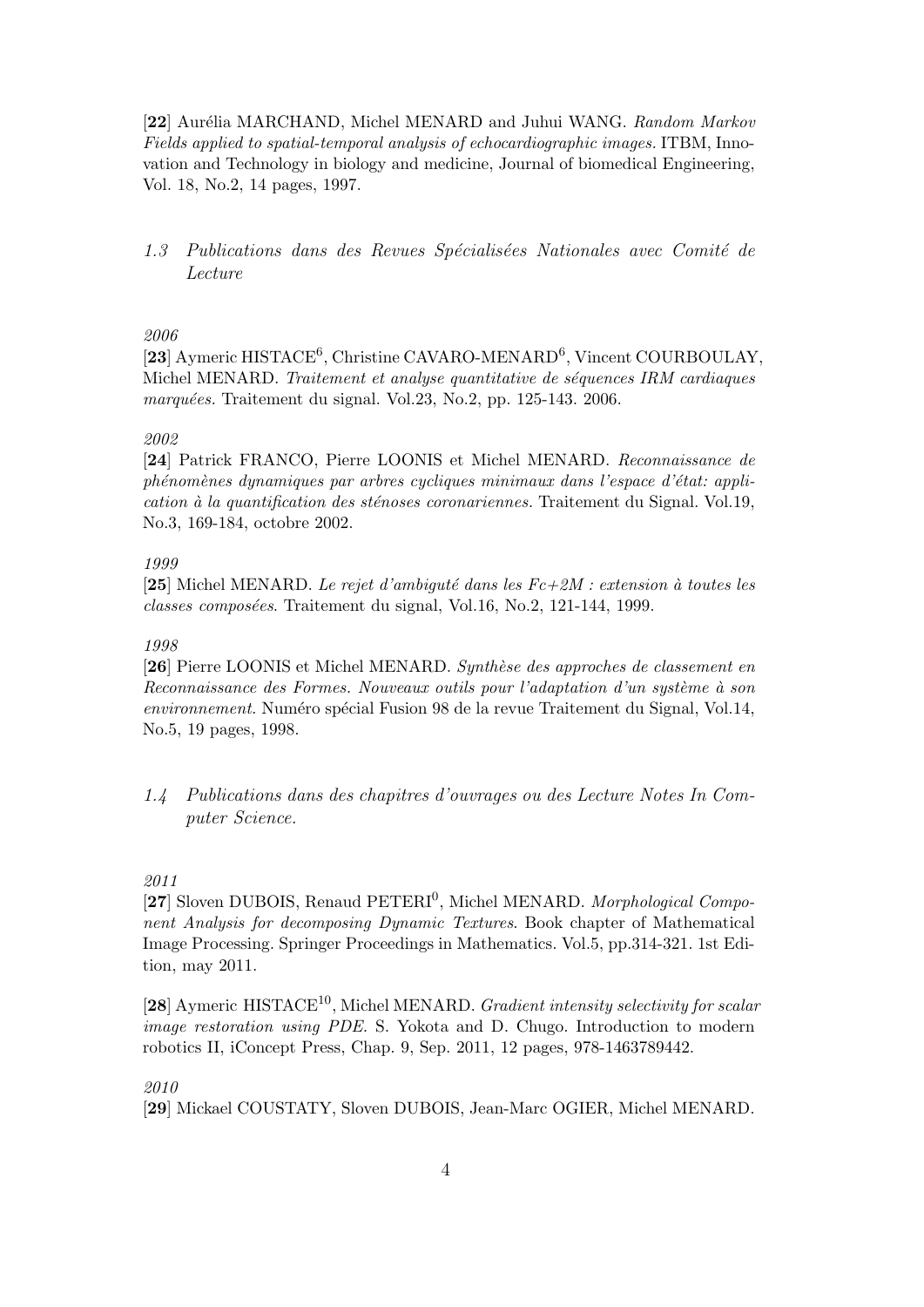Segmenting and Indexing Old Documents Using a Letter Extraction. Lectures Notes in Computer Science 6020, Springer, pages 142-149, 2010.

### 2009

[30] Sloven DUBOIS, Renaud PETERI<sup>0</sup>, Michel MENARD. A Comparaison of Wavelet Based Spatio-temporal Decomposition Methods for Dynamic Texture Recognition. Lecture Notes in Computer Science. LNCS 5524, pp.314-321, 2009.

[31] Mathieu LUGIEZ, Michel MENARD, Abdallah EL-HAMIDI<sup>0</sup>. Dynamic Texture Extraction and Video denoising. Lecture Notes in Computer Science. LNCS 5807, pp. 242-252. 2009.

### 2008

[32] Aymeric HISTACE<sup>10</sup>, Michel MENARD, Christine CAVARO-MENARD<sup>6</sup>. PDE Based Approach for Segmentation of Oriented Patterns. New Developments in Robotics Automation and Control. ISBN 978-953-7619-20-6, pp.207-218. Edited by Aleksandar Lazinica. Publisher InTech Education and Publishing. October 2008.

[33] Mathieu LUGIEZ, Michel MENARD, Abdallah EL-HAMIDI<sup>0</sup>. Dynamic Color Texture Modeling and Color Video Decomposition using Bounded Variation and Oscillatory Functions. Lecture Notes in Computer Science. LNCS 5099, Springer Verlag. pp. 29-37. 2008.

## 2006

[34] Aymeric HISTACE<sup>6</sup>, Christine CAVARO-MENARD<sup>6</sup>, Vincent COURBOULAY, Michel MENARD. Analysis of tagged cardiac MRI sequences. Lecture Notes in Computer Science. LNCS 3504, pp. 404-413. 2006.

## 2004

[35] Aymeric HISTACE<sup>6</sup>, Vincent COURBOULAY, Christine CAVARO-MENARD<sup>6</sup>, , Michel MENARD. A new paradigm for the extraction of information: Application to enhancement of visual information in a medical application. Journal of Dong Hua University, 23 (11), pp. 111-116. 2004.

1.5 Publications dans des Colloques Internationaux ou francophones avec Comité de Lecture

## 2014

[36] Guillaume CHIRON, Petra GOMEZ-KRAMER, Michel MENARD. Discovering Emergent Behaviors from tracks using hierarchical non-parametric bayesian method, Stockholm , ICPR 2014, Sweden.

2013

[37] Vincent MERELLE, Omar Benahmed DAHO, Alain GAUGUE, Jamal KHAM-LICHI, Michel MENARD. Improving non-coherent multistatic UWB Impulse Radar System for throught-the-wall applications. Progess In Electromagnetics Research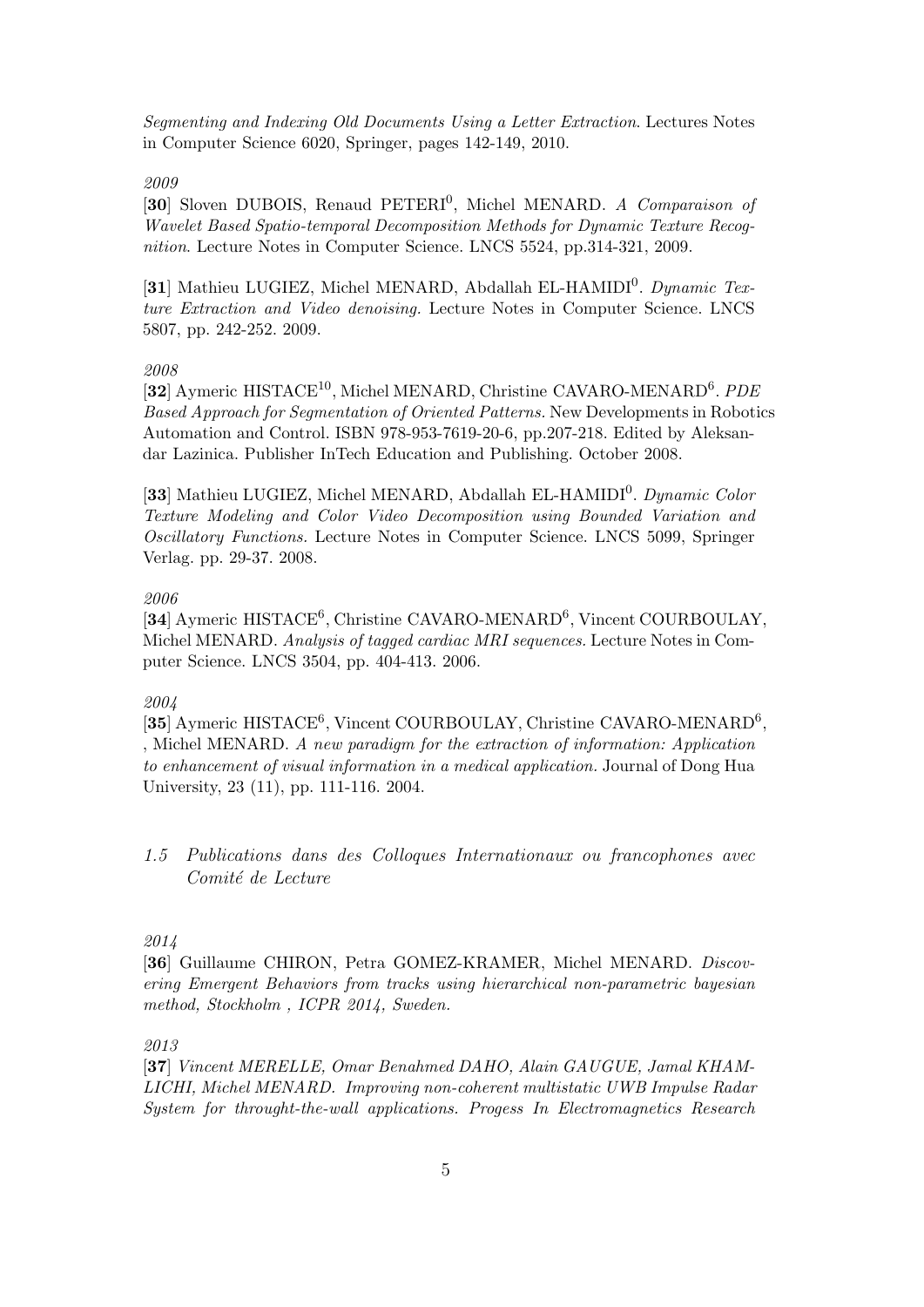Symposium, PIERS 2013, Stockholm, Sweden. August 2009.

[38] Guillaume CHIRON, Petra GOMEZ-KRAMER, Michel MENARD. 3D Tracking of Honeybees Enhanced by Environmental Context.Intrenational Conference on Image Analysis and Processing, Italy, ICIAP 2013.

[39] Guillaume CHIRON, Petra GOMEZ-KRAMER, Michel MENARD. Outdoor 3D Acquisition System for small and fast targets. Application to honeybee monitoring at the beehive entrance. Workshop Proceedings of GEODIFF 2013, In conjunction with VISIGRAPP (2013).

2012

[40] Clément GUERIN, Petra GOMEZ, Michel MENARD, Damien COISNE<sup>2,3</sup>. Vortex tracking inside high density vector fields. In Proceedings of ICIAR (pp. 192- 199), Aveiro, Juin 2012, Portugal.

[41] Omar Benahmed DAHO Jamal KHAMLICHI, Alain GAUGUE, Michel MENARD. Toward the Combination of Backprojection and Trilateration Algorithms for Through-Wall Imaging. in Proc. EUROEM 2012. Toulouse, France.

[42] Omar Benahmed DAHO Jamal KHAMLICHI, Michel MENARD, Alain GAU-GUE. Description of the Complete Processing Pipeline of a Multistatic Through-Wall Pulse Radar. European Radar Conference. EURAD 2012. IEEE conference publication radar conference, pp.222-225, Amsterdam, The Netherlands. 2012

[43] Omar Benahmed DAHO, Jamal KHAMLICHI, Olivier CHAPPE, Bruno LESCALIER, Alain GAUGUE, Michel MENARD. Using CFAR algorithm to further improve a combined through-wall Imaging method. in Proc. EUSIPCO 2012, Bucarest, Romania.

[44] Mickael COUSTATY, Sloven DUBOIS, Michel MENARD, and Jean-Marc OGIER. Ancient Documents Denoising and Decomposition for Indexing. In Ninth IAPR International Workshop on Graphics Recognition (2011).

[45] Carine GUIVIER-CURIEN, Clment GUERIN, David TANNE, Mathieu LUGIEZ, M. EVIN, M. MENARD, R. RIEU, Damien COISNE. Validation of EchoPIV method through PIV comparisons in the assessment of ventricular flows. Computer Methods in Biomechanics and Biomedical Engineering, Vol. 14 suppl 1 August 2011 : 71-72.

[46] Xiaowei ZHAO, Alain GAUGUE, Christophe LIEBE, Jamal KHAMLICHI, Michel MENARD. Through the Wall Detection and Localization of a Moving Target with a Bistatic UWB Radar System. European Radar Conference. EURAD 2010. IEEE conference publication radar conference, pp.204-207, Paris, Sept. 2010.

[47] Damien COISNE, Clement GUERIN, Mathieu LUGIEZ, Michel MENARD, Carine GUIVIER, David TANE, Luc CHRISTIAENS. Validation Against Laser Particular Velocity Imaging of a New Algorithm of Echo Contrast Tracking Based on Optical Flow Algorithm for Echo Piv Method. Session Title : Echocardiography: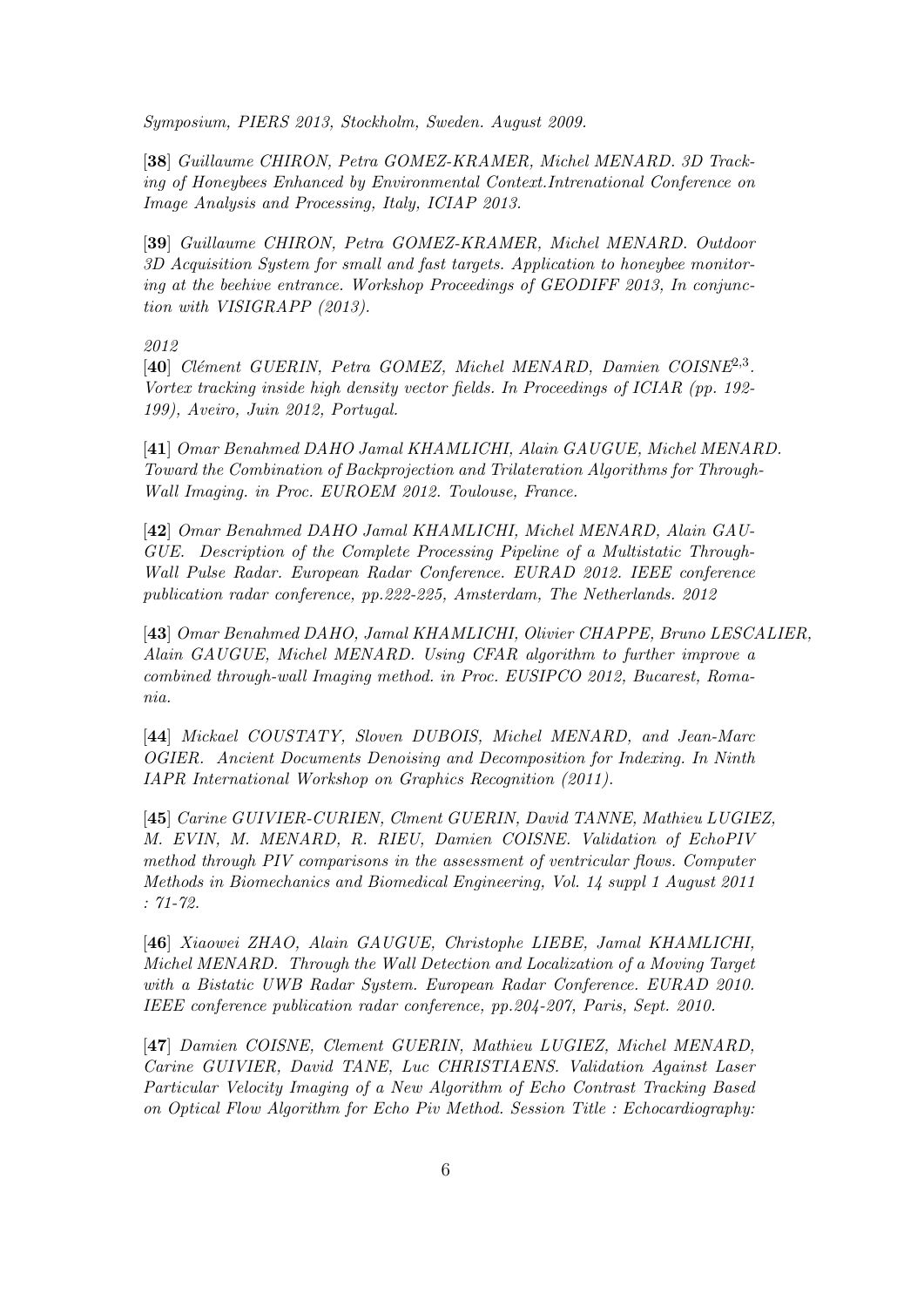Emerging Technologies and New Applications. American Heart Association. AHA, Chicago 2010.

[48] Damien COISNE, Clement GUERIN, Michel MENARD, Mathieu LUGIEZ, Luc CHRISTIAENS, Carine GUIVIER, David TANE. Improvement of dynamic range velocity detection using a new modified optical flow algorithm. Comparison with Pulsed Doppler in laminar flow in experimental condition. EuroEcho, 2010.

### 2010

[49] Sloven DUBOIS, Renaud PETERI<sup>0</sup>, Michel MENARD. Decomposition of dynamic textures using Morphological Component Analysis: a new adaptative strategy. IEEE international Conference on Pattern Recognition (ICPR 2010). August 23-26 Istanbul, Turkey.

[50]  $HISTACE^{10}$ , Michel Mnard. MR Image enhancement: a PDE based approach integrating a double well potential function for thin structure preservation. VISAPP'10- International conferences on computer vision theory and applications, May 2010, Angers, France. Proceedings of VISAPP'10 conference, pp. 501-508.

[51] Damien COISNE<sup>2,3</sup>, Clement GUERIN, Mathieu LUGIEZ, Michel MENARD, Carine GUIVIER<sup>13</sup>, David TANE<sup>13</sup>, Luc CHRISTIAENS<sup>3</sup>. Validation Against Laser Particular Velocity Imaging of a New Algorithm of Echo Contrast Tracking Based on Optical Flow Algorithm for Echo Piv Method. Session Title : Echocardiography: Emerging Technologies and New Applications. American Heart Association. AHA, Chicago 2010.

## 2009

[52] Mathieu LUGIEZ, Damien COISNE<sup>2</sup>, Michel MENARD, Sloven DUBOIS,  $C.CUVIER<sup>13</sup>$ . Valrie DEPLANO<sup>13</sup>. Description of new image processing tools improving echo contrast detection for ECHOPIV method. In EUROECHO 2009. The thirteenth Annual Meeting of the European Association of Echocardiography. 9-12 December, Madrid Spain 2009.

[53] Mickael COUSTATY, Sloven DUBOIS, Jean-Marc OGIER, Michel MENARD. Information Extraction from Old Images of Documents for Indexing. In Eighth International Workshop on Graphics Recognition - GREC 2009 (2009) 303-307 [hal-00382082].

[54] Sloven DUBOIS, Renaud PETERI<sup>0</sup>, Michel MENARD. A 3D discrete curvelet based method for segmenting dynamic textures. IEEE International Conference on Image Processing. ICIP 09. pp.93-96, November 7-11. Egypt.

[55] Abdallah ELHAMIDI<sup>0</sup>, Clara GHANNAM<sup>0</sup>, Gilles Bailly-Maitre<sup>0</sup>, Michel MENARD. Non standard diffusion in image restoration and decomposition. IEEE International Conference on Image Processing. ICIP 09. pp. 189-192. November 7-11. Egypt.

[56] Mathieu LUGIEZ, Michel MENARD, Abdallah ELHAMIDI<sup>0</sup>. Dynamic texture extraction and video denoising. Advanced Concepts for Intelligent Vision Systems.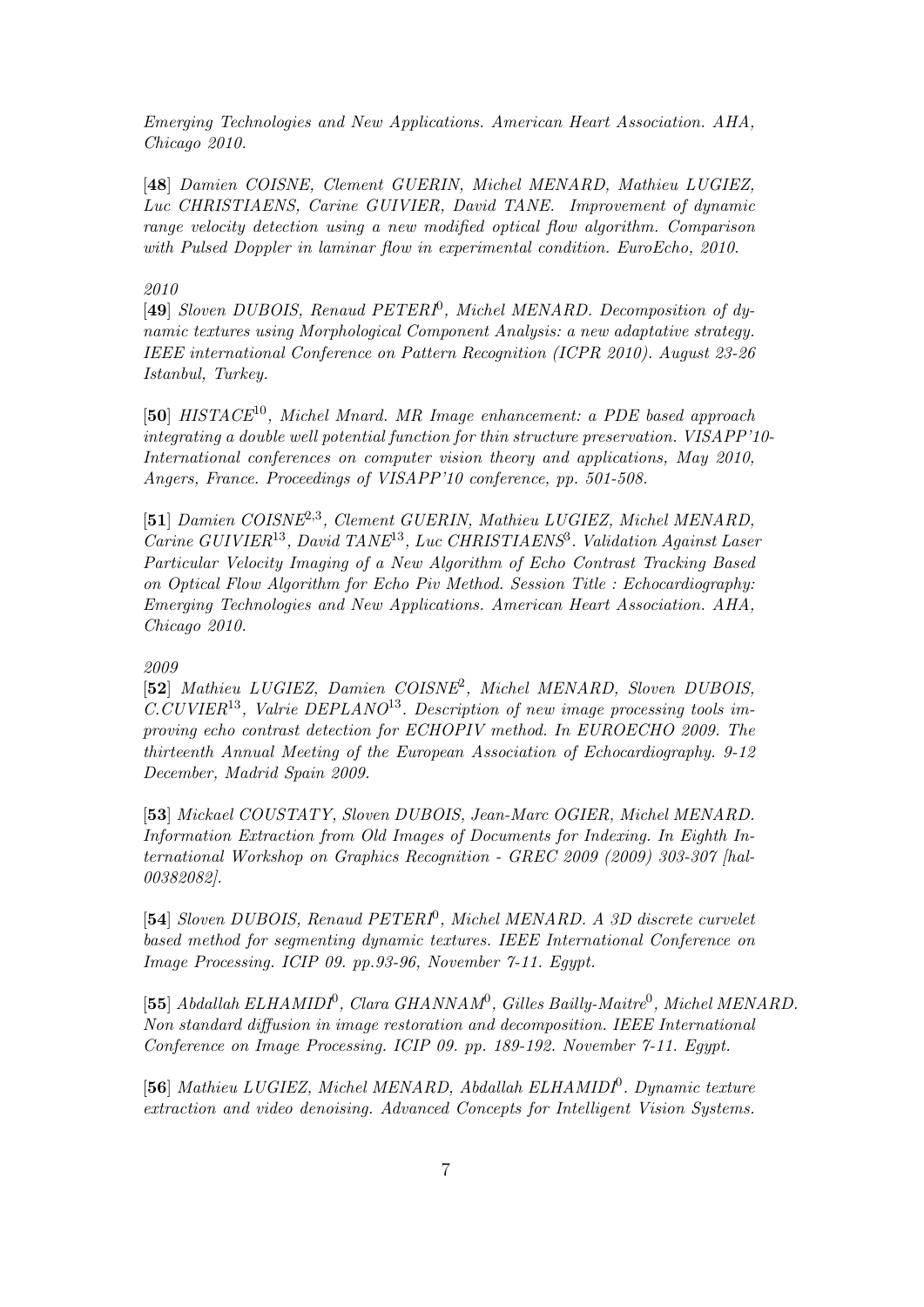Sept 28-october 2, ACIVS 09. Actes edités par Springer-Verlag in LNCS. 2009.

[57] Christophe LIEBE, Alain GAUGUE, Jamal KHAMLICHI, Michel MENARD. A Through Wall UWB RADAR with Mechanical Sweeping System. EuMW, IEEE European Microwave Rome, EURO EM2009, EmRad, 28, septembre-2 octobre, 2009, Rome, Italy.

[58] Aymeric HISTACE10, Michel MENARD. Double well potential as diffusive function for PDE-based scalar image restoration method. ICINCO 2009. 6th International Conference on Informatics in Control Automation and Robotics. pp. 401-404, July 2-5, 2009, Milan, Italy.

[59] Sloven DUBOIS, Renaud PETERI<sup>0</sup>, Michel MENARD. A Comparaison of Wavelet Based Spatio-temporal Decomposition Methods for Dynamic Texture Recognition. IbPRIA 2009. 4th Iberian on Pattern Recognition and Image Analysis. June 10-12, 2009, Povea de Varzim, Portugal.

#### 2008

[60] Christophe LIEBE, Alain GAUGUE, Jamal KHAMLICHI, Michel MENARD. Radar UWB: Vision through a wall. EUROEM 2008 (European Electromagnetic) 2008 Conference, pp.21-25, Lausanne July 2008.

[61] Sloven DUBOIS, Mathieu LUGIEZ, Renaud PETERI<sup>0</sup>, Michel MENARD. Addition Of Noise To A Color Decomposition Model For Improving Color Texture Extraction. CGIV2008. 4th European Conference on Colour in Graphics, Imaging, and Vision. June 09-13, Barcelone, Espagne. 2008.

[62] Mathieu LUGIEZ, Sloven DUBOIS, Michel MENARD, Abdallah EL-HAMIDI<sup>0</sup>. Spatiotemporal Extension Of Color Decomposition Model And Dynamic Color Structure-Texture Extraction. CGIV2008. 4th European Conference on Colour in Graphics, Imaging, and Vision. June 09-13, Barcelone, Espagne. 2008.

[63] Mathieu LUGIEZ, Michel MENARD, Abdallah EL-HAMIDI<sup>0</sup>. Dynamic Color Texture Modeling and Color Video Decomposition using Bounded Variation and Oscillatory Functions. ICISP 2008 - 3rd International Conference on Image and Signal Processing July 1-3, Cherbourg-Octeville, Normandy, France. 2008.

#### 2007

[64] Leticia VEGA-ALVARADO<sup>8</sup>, Izakun ELEZGARAY, Agnes HEMAR, Michel MENARD, Christophe RANGER<sup>1</sup>1, and Gabriel Corkidi<sup>8</sup>.A comparison of image deconvolution algorithms applied to the detection of endocytic vesicles in fluorescence images of neural proteins. 29th IEEE Engineering in Medicine and Biology Society, EMBC07, pp.755-758, 23-26 August, Lyon, France. 2007.

[65] Aymeric HISTACE<sup>6</sup>, Vincent COURBOULAY, Michel MENARD. Selective image diffusion for oriented pattern extraction. 4th International Conference on Informatics in Control, Automation and Robotic, ICINCO, pp. 270-274, 9-12 May, Angers, France. 2007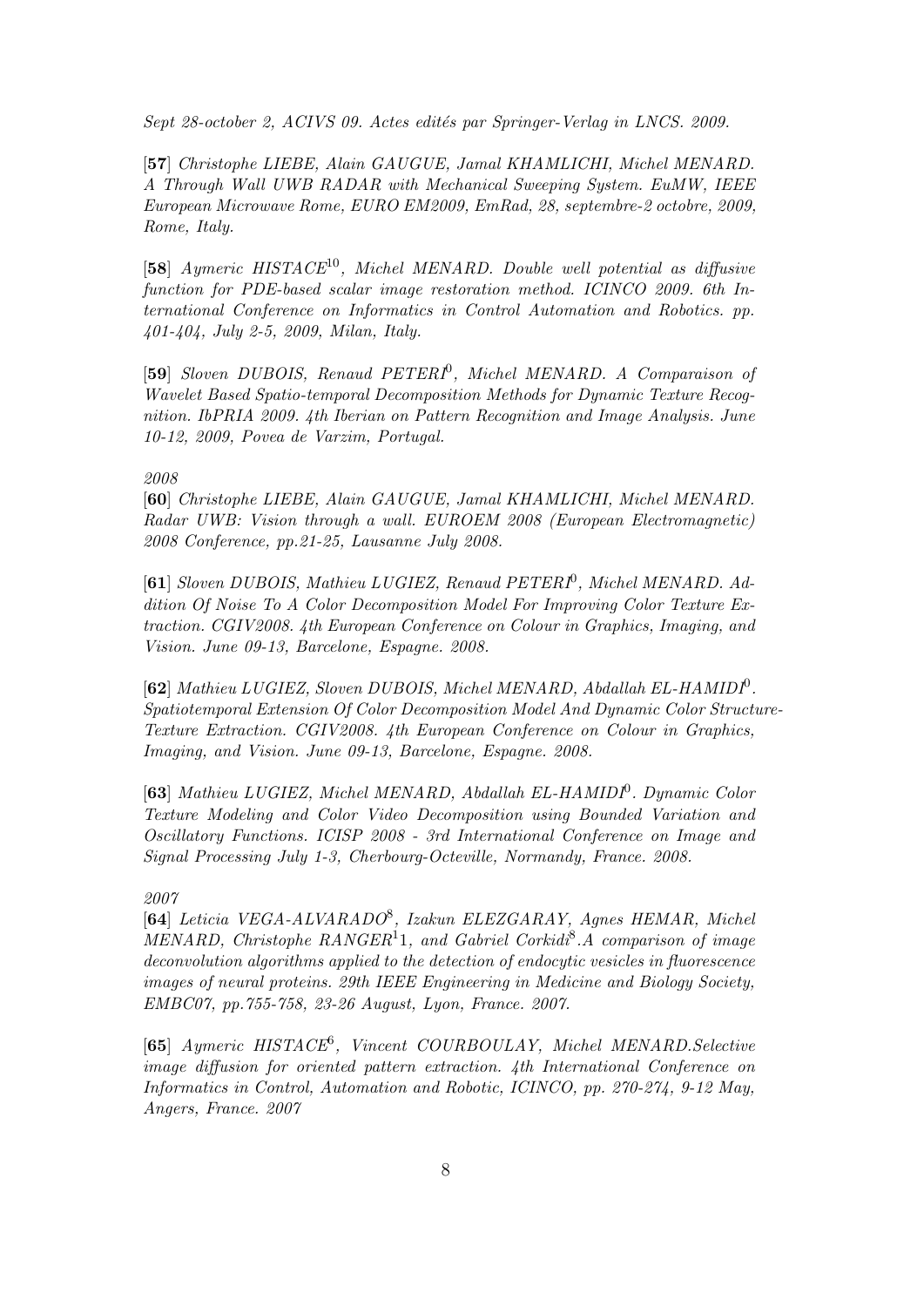2006

[66] Abdallahi Ould MOHAMED, Vincent COURBOULAY, Karim SEHABA, and Michel MENARD. Attention analysis in interactive software for children with autism. In the Eighth International ACM SIGACCESS. Conference on Computers and Accessibility, pp.133-140, Portland, Oregon, USA. October 2006.

[67] Damien COISNE<sup>2,3</sup>, Sloven DUBOIS, and Michel MENARD. Assessment of 2D velocity field using contrast echo. Comparison of Weiner filtering and crosscorrelation method. EURO ECHO 10 Congress. ESC Congress and Events Division. European Society of Cardiology. pp.380-382, Prague, Czech Republic. 2006.

## 2005

[68] Aymeric HISTACE<sup>6</sup>, Christine CAVARO-MENARD<sup>6</sup>, Vincent COURBOULAY, Michel MENARD.Analysis of Tagged Cardiac MRI sequences. Functionnal imaging and modeling of the heart, FIMH'05. June 2005. Barcelone, Spain, 2005.

## 2004

[69] Aymeric HISTACE<sup>6</sup>, Vincent COURBOULAY, Christine CAVARO-MENARD<sup>6</sup>, Michel MENARD.Tagged Cardiac MRI: A new diffusion approach to increase the robustness of the detection and the following of the grid of tags. Proceedings of 17th Biosignal Conference, Biosignal 2004. 17-th EURASIP Conference. IEEE EMBS. pp.249-251. June 23-25. Brno, Czech Republic 2004.

[70] Aymeric HISTACE<sup>6</sup>, Vincent COURBOULAY, Michel MENARD, Christine  $CAVARO-MENARD<sup>6</sup>$ . Detection and following of a grid of tag in tagged MR sequences : increasing of the robustness by an original low-level pre-processing based on an informational approach. ACVISP, 2004

[71] Vincent COURBOULAY, Aymeric HISTACE<sup>6</sup>, Michel MENARD, Christine  $CAVARO-MENARD<sup>6</sup>$ . A New Paradigm for the Extraction of Information: Application to Enhancement of Visual Information in a Medical Application. Communication invitée in Sensory Evaluation and Intelligent Techniques. Journal of Donghua University. pp.111-116. Shanghai, Chine. 2004.

# 2003

[72] Pierre-André DARDIGNAC<sup>7</sup>, Claude C.CHIBELUSHI<sup>7</sup>, Michel MENARD, John  $S. REES<sup>7</sup>$ . Tsallis entropy in fuzzy clustering: a multi-resolution approach. Pattern Recognition in Information Systems. 134-141, April 22-23. Angers 2003.

## 2002

[73] Michel MENARD. Extension of the objective functions in fuzzy clustering. FUZZ-IEEE 2002, IEEE International Conference on Fuzzy Systems. May 12-17. Hawaii.

[74] Vincent COURBOULAY, Michel MENARD, Michel EBOUEYA, Pierre COUR-TELLEMONT, Damien COISNE<sup>2,3</sup>. A fuzzy multi-local method to detect specific shapes. FUZZ-IEEE 2002. IEEE International Conference on Fuzzy Systems. May 12-17. Hawaii.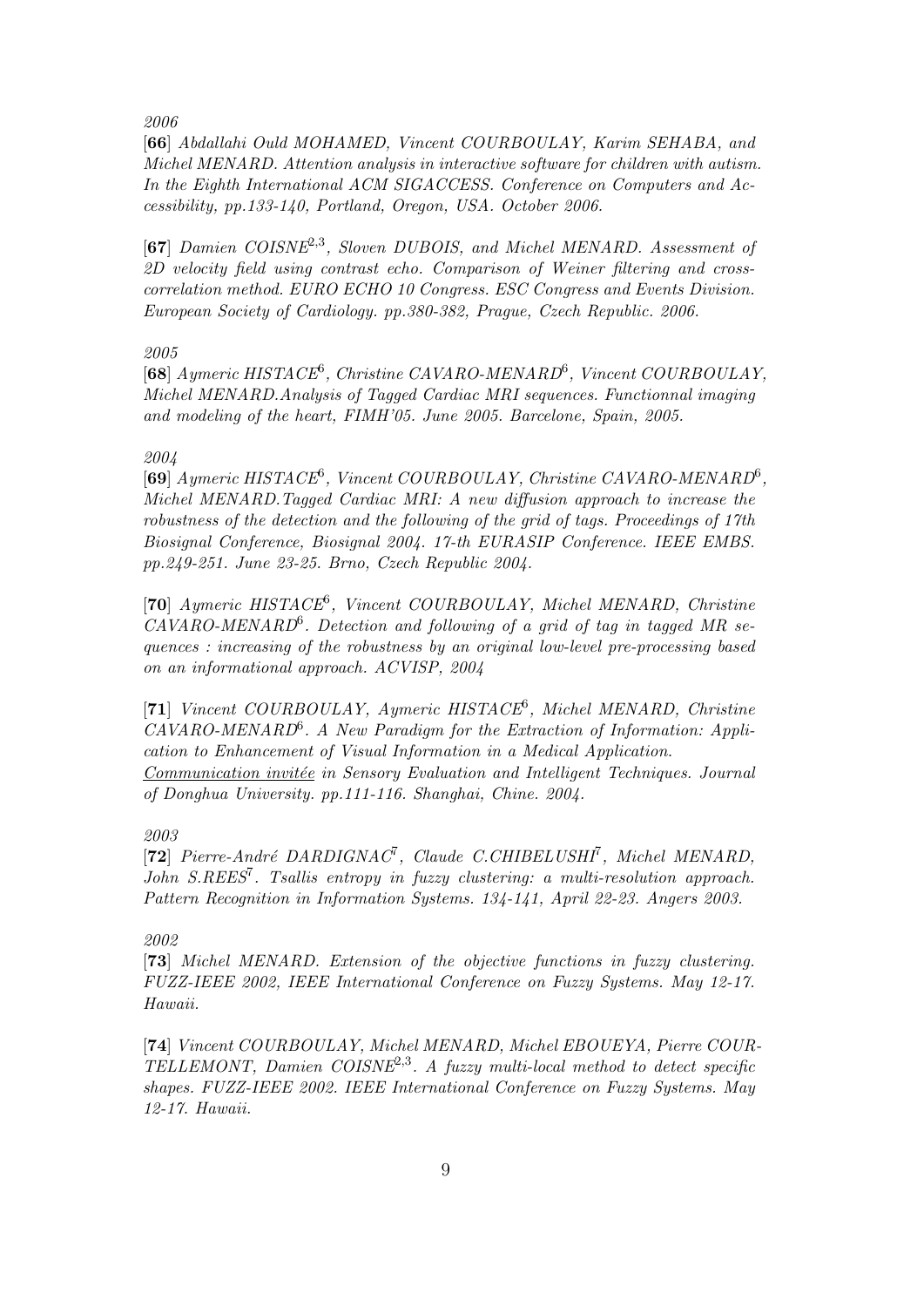2001

[75] Veyis GUNES, Pierre LOONIS, Michel MENARD. Reconnaissance de classes dynamiques : une modélisation par réseau de Petri flou. LFA 2001, pages 55-63, 26-27 novembre. Mons, Belgique.

[76] Vincent COURBOULAY, Michel MENARD, Michel EBOUEYA, Pierre COUR- $TELLEMONT. Délection multi-locale flow are the images is a failure contract. Ap$ plication à la présentation de stents sur des images rayons  $X$  injectées. LFA 2001, pages 137-144, 26-27 novembre. Mons, Belgique.

 $[77]$  Michel MENARD. Dérivation de la fonction objective des c-moyennes floues à laide du principe EPI de Frieden. LFA 2001, pages 47-54, 26-27 novembre. Mons, Belgique.

[78] Vincent COURBOULAY, Regis VAILLANT<sup>4</sup>, Michel EBOUEYA, Michel ME-NARD, Pierre COURTELLEMONT, Damien COISNE2,<sup>3</sup> . Stent detection for presentation by overlay in injected x-ray cardiac images. SPIE Medical Imaging, pages 1254-1263, Février 2001. 17-23. USA, Vol.2, No.27.

[79] Vincent COURBOULAY, Michel MENARD, Michel EBOUEYA, Pierre COUR-TELLEMONT, Regis VAILLANT<sup>4</sup>. Fuzzy multi-local image relief classification. 5th International Conference on Quality Control by Arificial Vision. QCAV'2001, pages 317-322, 21-23 May 2001. Le Creusot, Burgundy France.

[80] Vincent COURBOULAY, Michel MENARD, Michel EBOUEYA, Regis VAILLANT<sup>4</sup>, Pierre COURTELLEMONT, Damien COISNE<sup>2,3</sup>. Stent detection on low contrast X-ray images by comparison between two segmentation methods. In Neural Networks and Expert Systems in Medicine and HealthCare, NNESMED 2001. 20-22 June 2001. Milos Island, Greece.

## 2000

[81] Patrick FRANCO, Michel MENARD and Pierre LOONIS. Fusion of heterogeneous and noisy informations: application to the quantification of coronary stenosis. 3rd International Fusion 2000, Vol.2, pages 9-16, July 2000, Paris, France.

[82] Michel MENARD, Pierre-André DARDIGNAC and Vincent COURBOULAY. Switching regression models using ambiguity and distance rejects : application to image analysis. ICPR'2000, Vol.2, pages 692-695, 2000, Barcelone, Espagne.

[83] Patrick FRANCO, Pierre LOONIS, Michel MENARD. Fusion d'information : recherche d'un espace adaptée. LFA'2000, pages 18-20 octobre 2000, La Rochelle, France.

[84] Michel MENARD and Michel EBOUEYA. Fonctions objectives optimales en coalescence floue. LFA'2000, 18-20 octobre 2000, La Rochelle, France.

#### 1999

[85] Veyis GUNES, Michel MENARD, Pierre LOONIS. Fuzzy clustering with ambiguity for multi-classifiers fusion. In Eusflat- Estylf Joint Conference, in Illes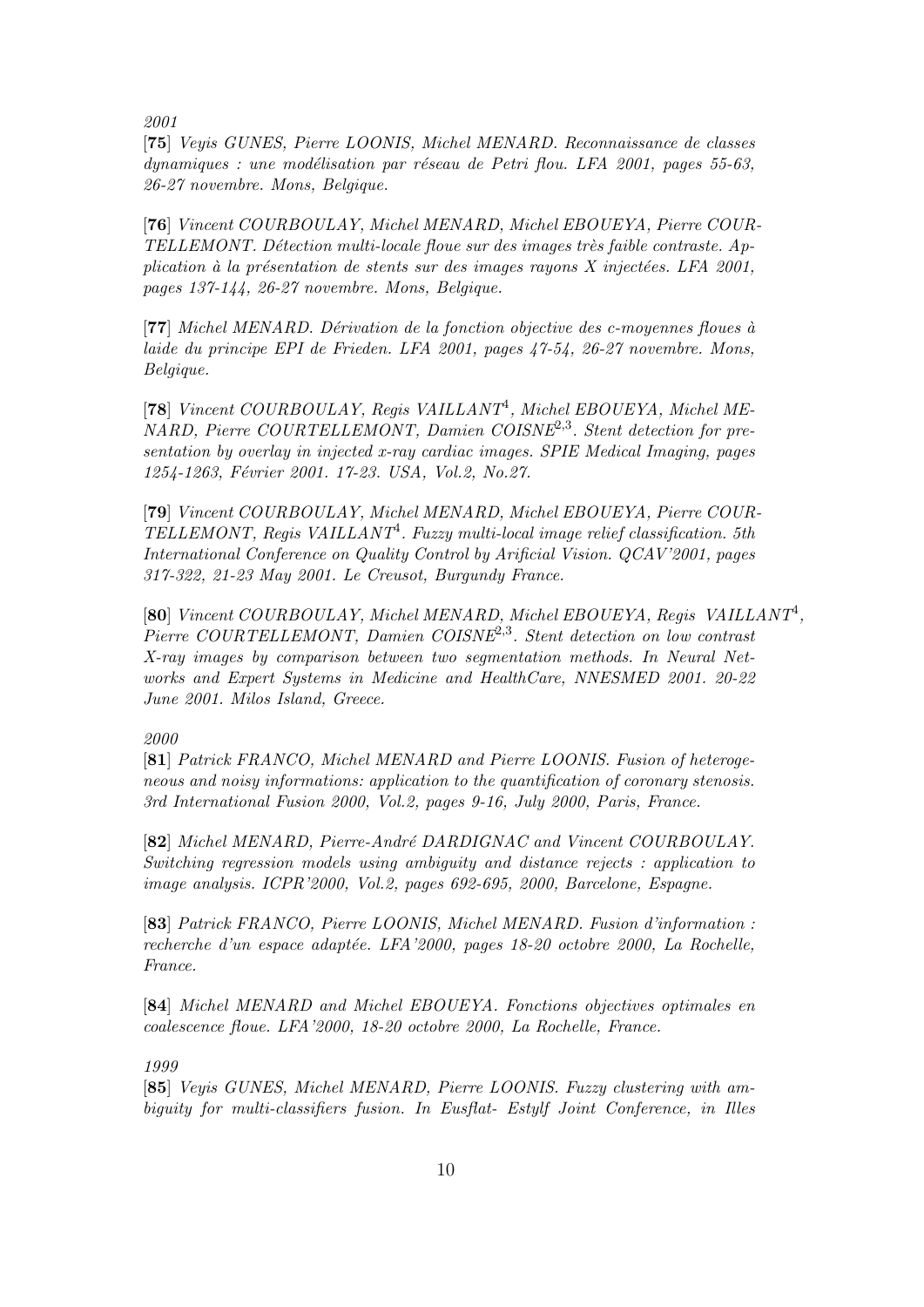Balears, Palma de Mallorca, Espagne, 1999.

[86] Michel MENARD, Thierry DOGET<sup>1</sup>, Ahmad SHAHIN. Ambiguity concept and switching regression models. In 11th Scandinavian Conference on Image Analysis, SCIA'99, in Kangerlussuaq, Greenland on 7-11 June, 1999.

[87] Michel MENARD, Ahmad SHAHIN, Thierry DOGET<sup>1</sup>, Michel EBOUEYA. Regularization in clustering problem and ambiguity concept. In Eighth International Fuzzy Systems Association World, IFSA, August 16-20.

[88] Michel EBOUEYA, Michel MENARD, Patrice BOURSIER, Ahmad SHAHIN. Integration of Distributed Object Buses and Object Oriented Data Base Management System. In New Horizon in Industry and Education Conference. Santorini Greece Sept 1999.

### 1998

[89] Patrick FRANCO, Michel MENARD et Pierre LOONIS, Gestion de l'imprécision et de l'incertitude à l'aide des rough sets. Application à l'étude des écoulements sanguins. Rencontres Francophones sur la Logique Floue et ses Applications, LFA'98, 201-208, Novembre, 1998.

[90] Pierre LOONIS, Michel MENARD.  $Z_{01}$ , a relability limit in pattern recognition : application in exterior scenes area and automatic fish sorting. In Information Processing and Management of Uncertainty in Knowledge Based Systems, IPMU, Vol. 2, 1664-1668, Paris, july 6-10, 1998.

[91] Michel MENARD, Pierre LOONIS, Ahmad SHAHIN. Fuzzy images fusion : application to industrial fish sorting, face recognition and medical diagnostic. In Information Processing and Management of Uncertainty in Knowledge Based Systems, Vol. 1, IPMU, 712-716, Paris, july 6-10, 1998.

[92] Christophe DEMKO, Pierre LOONIS, Michel MENARD. Les c+1 moyenne floues : introduction du rejet en classification. SGC'98 Montpellier, September 1998.

### 1997

[93] M.H.YEKTAE, E.L. ZAHZAH, Michel MENARD. Automatic Character Isolation from persian text. CSICC97, Third International Computer Conference, University of Science and Technology, Tehran, Iran, December 22-24, 1997.

[94] Ahmad SHAHIN, Michel MENARD and Christophe DEMKO. Fuzzy modeling in Pattern Recognition. In EUFIT'97, 5th European Congress on Intelligent Techniques and Soft Computing, 1998-2002, Aachen, Germany, september 8-12, 1997.

[95] Michel MENARD, Pierre LOONIS and Ahmad SHAHIN. A priori minimization in Pattern Recognition. Application to industrial fish sorting and face recognition by computer vision. In Fuzz-IEEE'97, Sixth IEEE International Conference on Fuzzy systems, 1045-1050, Barcelona, Spain, July 1-5, 1997.

[96] M.H.YEKTAE, E.L. ZAHZAH, Michel MENARD. Automatic segmentation of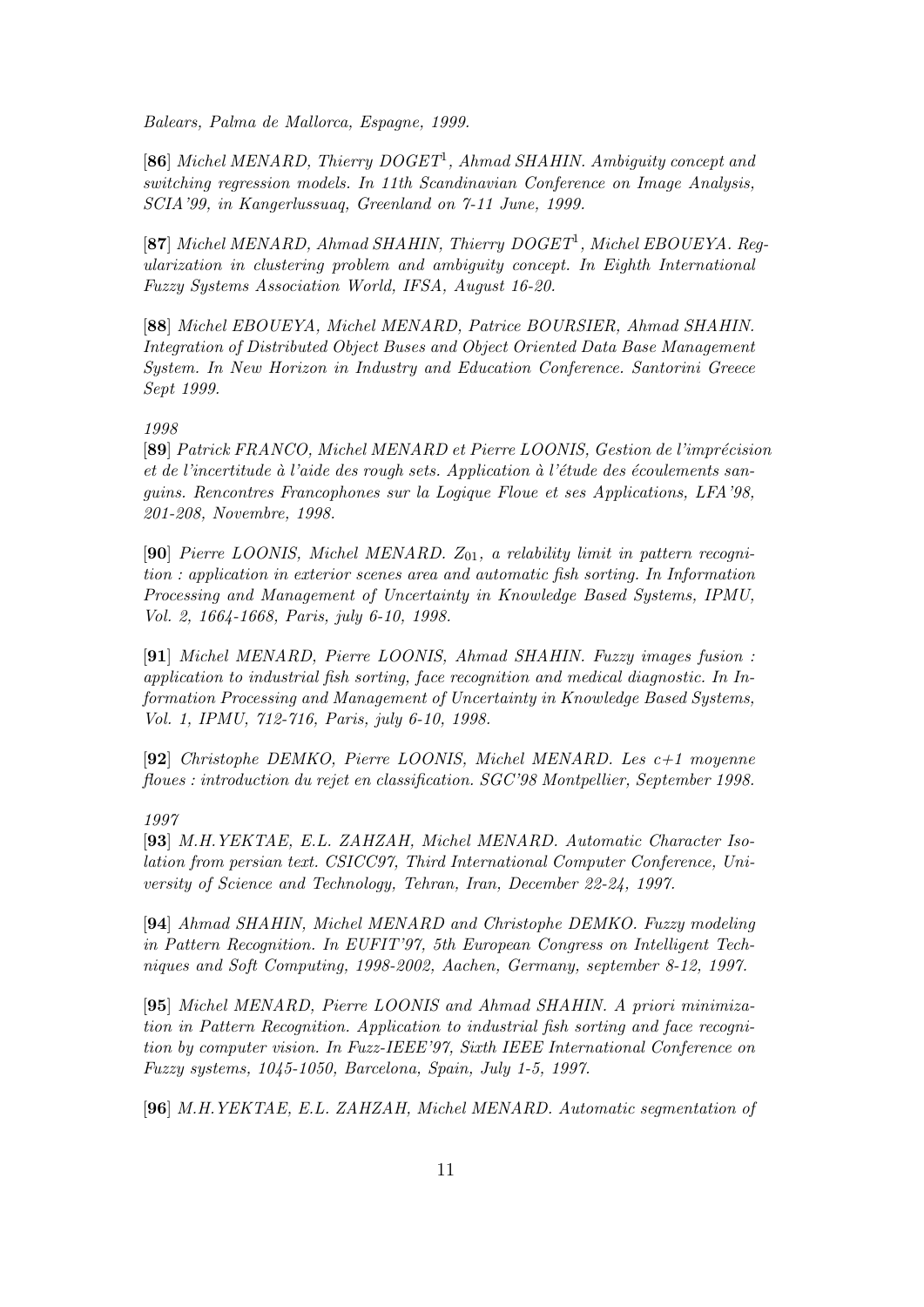printed Persian (Farsi) Text. In SCIA'97, 10th Scandinavian Conference on Image Analysis, 767-772, Lappeenranta, Finland, June 9-11, 1997.

[97] Pierre LOONIS, Michel MENARD and Nathalie THOMAS. Artificial vision for fish recognition. Applications in identification of alive fish and fish trials in a fishery. Int. Conf on Fish Telemetry, L'Houmeau, France, april 1-5, 1997.

### 1996

[98] M.H.YEKTAE, E.L. ZAHZAH, Michel MENARD. Automatic segmentation of printed Persian (Farsi) Text. In CSICC96, Second SCI Computer Conference, 235-240, University of technology Tehran, Iran, December 25-27, 1996.

[99] Michel MENARD, Ahmad SHAHIN and Christophe DEMKO. Modélisation floue multi-points de vue pour la reconnaissance d'objets naturels. In LFA'96, Rencontre francophone sur la logique floue et ses applications, 63-70, Nancy, France, december 4-5, 1996.

[100] Michel MENARD, El Hadi ZAHZAH and Ahmad SHAHIN. Mass Function Initialization: case of Multiple Hypothesis in the Evidential Approach. In Europeean Symposium on Image and Signal Processing for Remote Sensing III, Vol. 2955, 214-218, Taoromina, Italy, september 23-25, 1996.

[101] Pierre LOONIS, Michel MENARD and Christophe DEMKO. A new genetic algorithm for the multi-classifiers fusion optimization. In IPMU'96, Information processing and management of uncertainty in knowledge-based systems, 957-962, Granada, Spain, july 1-5, 1996.

[102] Ahmad SHAHIN, Christophe DEMKO, Michel MENARD and Damien COISNE<sup>2</sup>. A global device for time correction, flow velocity analyze and three dimensional reconstruction of color doppler imaging . ALMA, Sixth annual medical meeting, the American lebanese association, 66-70, Beyrouth, Liban, April 8-11, 1996.

# 1995

[103] Pierre LOONIS, Michel MENARD and Christophe DEMKO. Optimization of information partitioning for a multi-classifier neural network fusion. In IEEE World Wisepersons Workshop on Fuzzy Logic and Neural Networks/Evolutionary Computation, Nagoya, Japan, november 1995 (accepté, non publié pour raisons financières).

[104] Damien COISNE<sup>2</sup>, Michel MENARD, Damien ALLARD. Three Dimensional Reconstruction of Color Doppler Imaging. An in vitro validation. In 11th Symposium on Echocardiology, 121-127, Rotterdam, Netherland, June 21-23, 1995.

[105] Damien COISNE<sup>2</sup>, Michel MENARD, Damien ALLARD. A new global device for time correction of Color Doppler. 11th Symposium on Echocardiology, 128-134, Rotterdam, Netherland, June 21-23, 1995.

1994

[106] Damien COISNE<sup>2</sup>, Michel MENARD, L. CHRISTIAENS<sup>2</sup>, J.MERGY<sup>2</sup>. Al-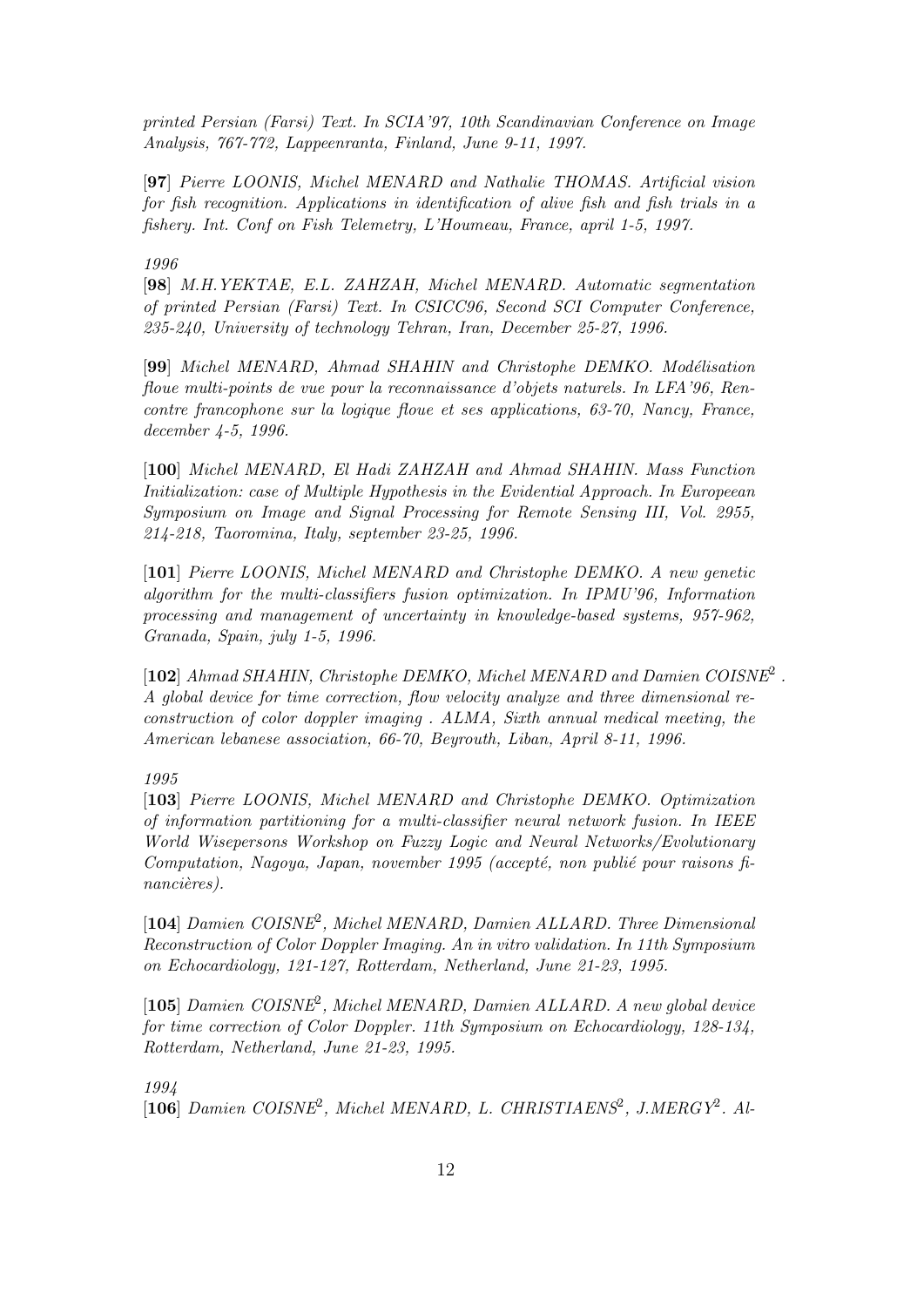gorithme de traitement de l'effet aliasing en échographie Doppler à codage couleur. In European Joint Sessions. British Society for Cardiovascular Research, Societa Italiana di Ricerche Cardiovascolari, Groupe de Réflexion sur la Recherche Cardiovasculaire. Avec le soutien de l'INSERM et de la Fédération Franaise de Cardiologie, 33-38, Montpellier, France, april 7-8, 1994.

[107] Damien COISNE<sup>2</sup>, Michel MENARD, L. CHRISTIAENS<sup>2</sup>, J.MERGY<sup>2</sup>. A new global device for time correction of Color Doppler flow profiles. European Joint Sessions. British Society for Cardiovascular Research, Societa Italiana di Ricerche Cardiovascolari, Groupe de Réflexion sur la Recherche Cardiovasculaire. Avec le soutien de l'INSERM et de la Fédération Franaise de Cardiologie, 321-325, Montpellier, France, april 7-8, 1994.

 $1.6$  Publications dans des Colloques Nationaux avec Comité de Lecture

## 2014

[108] Guillaume CHIRON, Petra GOMEZ-KRAMER, Michel MENARD. Approches Bayesienne non-parametrique pour la dcouverte de comportements mergents partir de trajectoires, RFIA 2014, Rouen, France.

## 2013

[110] Omar BENAHMED DAHO, Olivier CHAPPE, Jamal KHAMLICHI, Alain GAUGUE, Michel MENARD. Mise en place d'une chaine de traitement de l'information d'un radar ULB. Colloque GRETSI 2013, Brest, France.

#### 2012

[111] Sloven DUBOIS, Renaud PETERI<sup>0</sup>, Michel MENARD. Indexation de textures dynamiques l'aide de déomposition multi-chelles. 18th RFIA confrence,  $24-27$ january 2012. Lyon, France.

## 2011

[112] Sloven DUBOIS, Renaud PETERI<sup>0</sup>, Michel MENARD. Textures dynamiques: tat de l'art, modélisation, applications. invited talk at the  $23rd$  GRETSI conference, 5-8 september 2011, Bordeaux, France.

[113] Xiaowei ZHAO, Bruno LESCALIER, Omar B.DAHO, Alain GAUGUE, Jamal KHAMLICHI, Michel MENARD. Radar ULB: mthode de localisation de cible derrire un mur. 17ime Journes Nationales Micro-ondes, Brest, Mai 2011.

[114] Bruno LESCALIER, Omar BENAHMED DAHO, Alain GAUGUE, Jamal KHAMLICHI, Michel MENARD. Vision travers les murs; de la modlisation la reconstruction de scne. Colloque National de la Recherche IUT, 2011.

## 2010

[115] Sloven DUBOIS, Renaud PETERI<sup>0</sup>, Michel MENARD. Analyse de textures dynamiques par décompositions spatio-temporelles : application à l'estimation du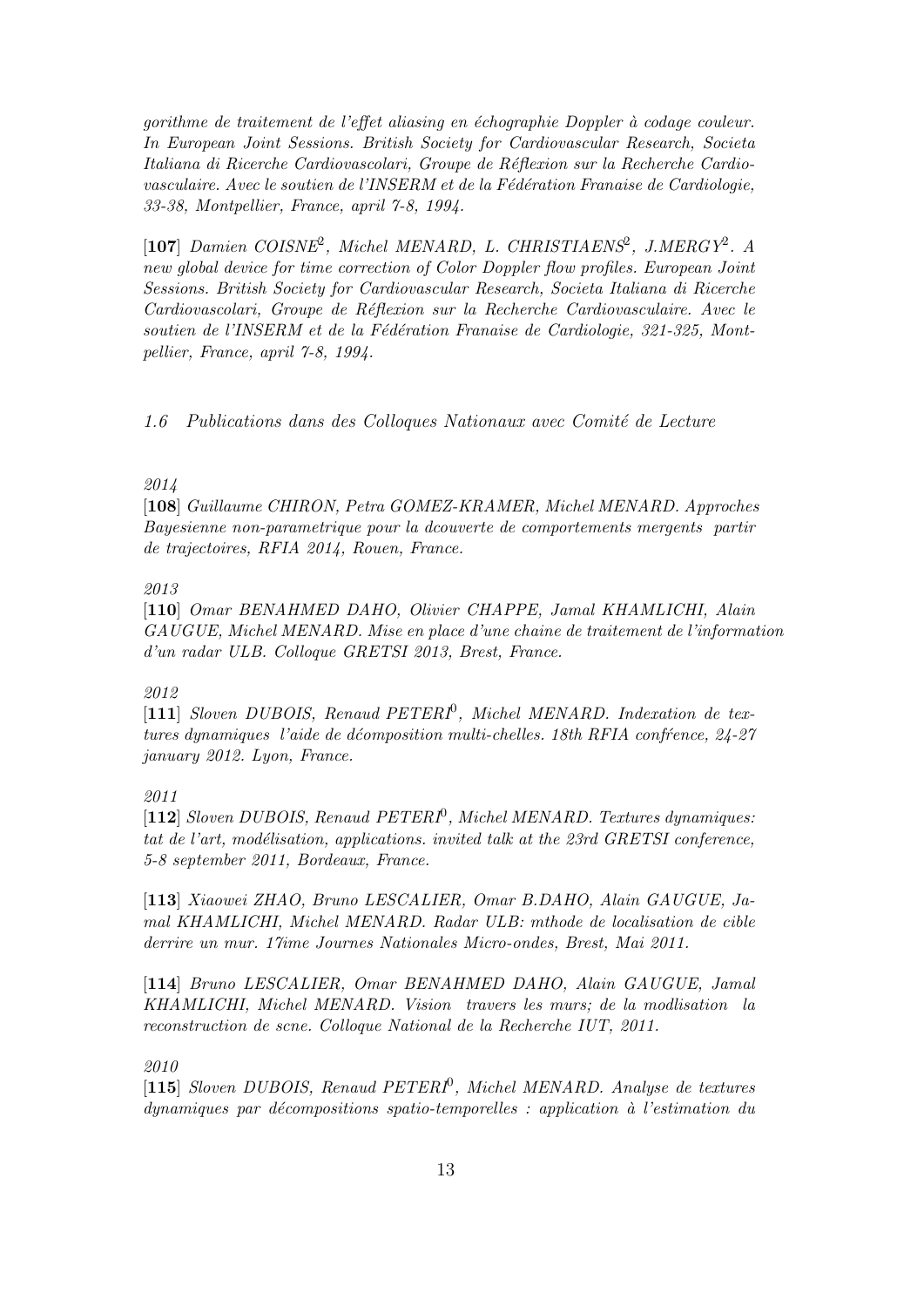mouvement global. Compression et Représentation des signaux Audiovisuels. CORESA 2010. 26-27 octobre 2010. Lyon, France.

[116] Xiaowai ZHAO, Alain GAUGUE, Jamal KHAMLICHI, Michel MENARD. Dtection et localisation de cibles derrire un mur avec un systme de radar ULB bistatique. CNRIUT, Juin 2010.

## 2009

[117] Mathieu LUGIEZ, Michel MENARD, Abdallah ELHAMIDI<sup>0</sup>. Extension spatiotemporelle de modele de décomposition d'mage couleur. 22me colloque GRETSI. Dijon 8-11 septembre 2009.

[118] Sloven DUBOIS, Renaud PETERI<sup>0</sup>, Michel MENARD. Segmentation de textures dynamiques: une méthode basée sur la transformée en curvelet 3D et une structure d'octree. 22me colloque GRETSI. Dijon 8-11 septembre 2009.

## 2007

[119] Abdallahi Ould MOHAMED, Matthieu PERREIRA SA SILVA, Vincent COUR-BOULAY, and Michel MENARD. Integration d'un modle d'inattention dans une plateforme de rééducation adaptative pour enfants autistes. Toulouse. 19-21 novembre, 1re Conférence Internationale sur l'Accessibilité et les Systmes de Suppléance aux personnes en Situations de Handicaps. ASSISTH. 19-21 Nov. 2007.

### 2006

[120] Abdallahi OULD MOHAMED, Vincent COURBOULAY, Michel MENARD. Analyse de l'attention chez les enfants autistes lors de l'utilisation de logiciels pédo ´educatifs. MajecStic (MAnifestation des Jeunes Chercheurs STIC) Lorient Novembre 2006

## 2005

[121] Aymeric HISTACE<sup>6</sup>, Vincent COURBOULAY, Christine CAVARO-MENARD<sup>6</sup>, Michel MENARD. Diffusion sélective pour l'analyse de séquences IRM cardiaques marquées. Traitement et Analyse de l'Information. Méthodes et applications. pp. 327-332. TAIMA'2005. Tunisie.

[122] Vincent COURBOULAY, Aymeric HISTACE<sup>6</sup>, Michel MENARD, Christine Cavaro-MENARD<sup>6</sup> . Une approche informationnelle de la restauration d'images. Traitement et Analyse de l'Information. Méthodes et applications. pp. 333-338. Taima'2005. Tunisie

[123] Aymeric HISTACE<sup>6</sup>, Vincent COURBOULAY, Christine CAVARO-MENARD<sup>6</sup>, Michel MENARD. Restauration d'images par diffusion sélective. GRETSI. pp. 200-203. 2005. Louvain La Neuve, Belgium.

2003

[124] Vincent COURBOULAY, Michel MENARD. Une approche informationnelle pour le traitement d'image. Journées d'étude sur les méthodes pour les signaux complexes en traitement d'image. pp.11-22. 9-10 décembre Paris 2003.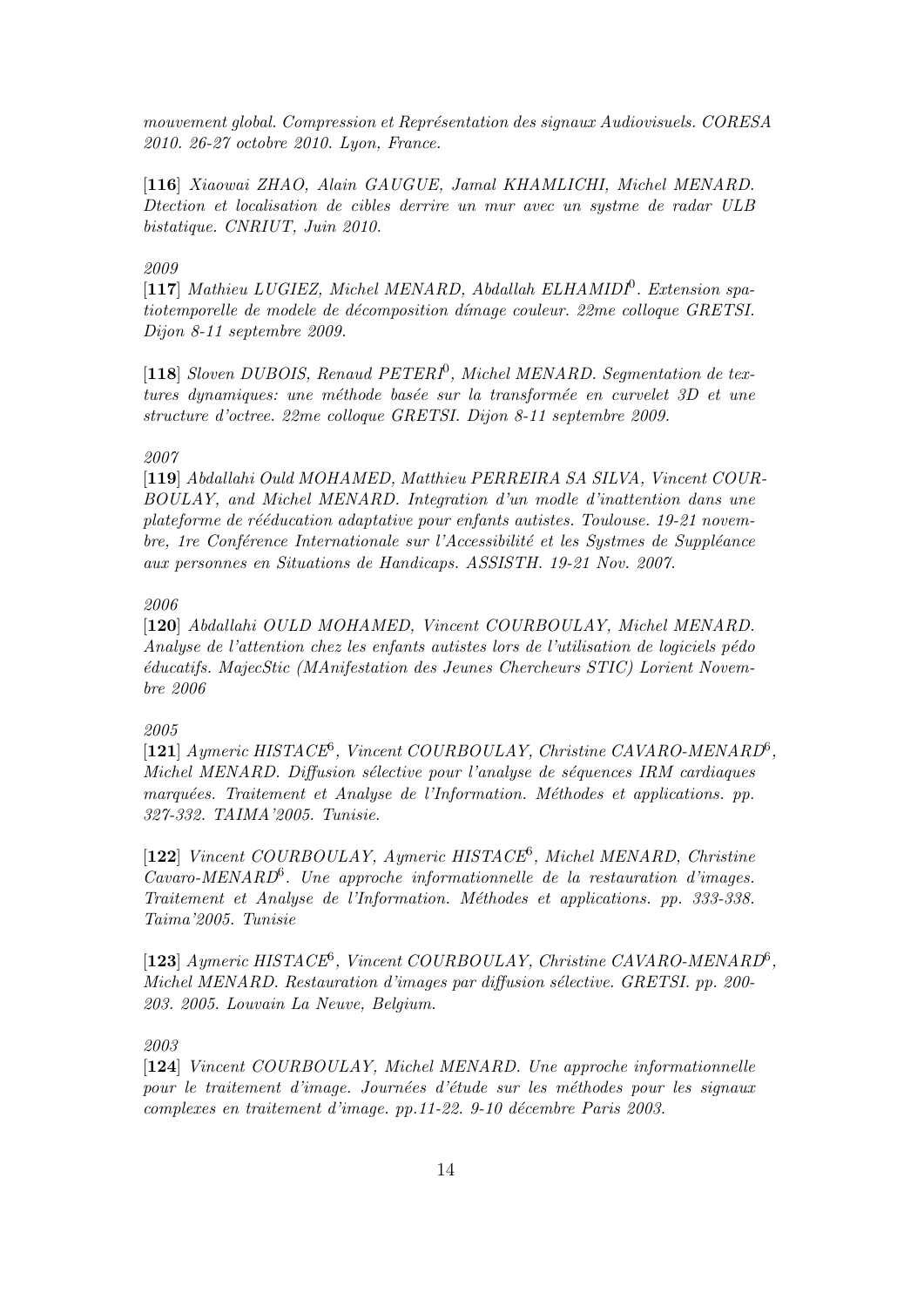[125] Aymeric HISTACE<sup>6</sup>, Vincent COURBOULAY, Michel MENARD, Christine  $CAVARO-MENARD<sup>6</sup>$ . Détection et suivi des déformations intra-myocardiques en IRM cardiaque marquées.. 19e colloque GRETSI sur le traitement du signal et des images. vol.3, 316-319, 8-11 septembre Paris 2003.

# 2002

[126] Vincent COURBOULAY, Michel MENARD, Michel EBOUEYA, Pierre COUR-TELLEMONT Une nouvelle approche du filtrage lin´eaire optimal dans le cadre de l'information physique extrme. In RFIA 2002, 13ème congrès en Reconnaissance de Formes et Intelligence Artificielle, AFRIF-AFIA. Angers, Vol.3, pages 897-905, France. 2002.

### 2000

[127] Veyis GUNES, Michel MENARD and Pierre LOONIS. Coalescence floue avec ambiquité pour la fusion multi-classifieurs. In RFIA 2000, 12ème congrès en Reconnaissance de Formes et Intelligence Artificielle. Paris, Vol.11, pages 299-308, février 1-3 France 2000.

[128] Vincent COURBOULAY, Michel MENARD, Michel EBOUEYA et Pierre  $COUNTELLEMONT.$  Détection de stents dans les images rayons  $X$  bas contrastes par coopération d'opérateurs statistiques et morphologiques. Génie Biologique et Médical, Xe Forum des Jeunes Chercheurs. TOURS 13-14 JUIN 2000.

[129] Patrick FRANCO, Michel MENARD et Pierre LOONIS. Mise en correspondance: application à l'étude des écoulements sanguins. Génie Biologique et Médical, Xe Forum des Jeunes Chercheurs TOURS 13-14 JUIN 2000.

### 1998

[130] Pierre LOONIS, Michel MENARD et Christophe DEMKO. Analyse des systèmes de reconnaissance des formes par la théorie de l'information. Applications aux problèmes de reconnaissance d'images complexes. RFIA'98, 11ème congrès en Reconnaissance des Formes et Intelligence Artificielle, Clermont-Ferrand, janvier 20- 22, 1998.

#### 1996

[131] Ahmad SHAHIN, Michel MENARD, et Christophe DEMKO. Apport de la logique floue pour le traitement d'images Doppler couleur dans l'objectif de l'analyse des vitesses du flux sanguin intra-cardiaque. In 5eme Journees Orasis 96, 125-130, Clermont-Ferrand, 1996.

 $[132]$  M.H.YEKTAE, E.L. ZAHZAH et Michel MENARD. Segmentation de l'écriture Persane. In 5eme Journees Orasis 96, 125-130, Clermont - Ferrand, 1996.

[133] Ahmad SHAHIN, Michel MENARD, Christophe DEMKO et Michel EBOUEYA. Une nouvelle Approche de la caracterisation de formes 2-D pour l'aide au diagnostic. In Génie Biologique et Médical, 8ème Forum Jeunes chercheurs 96, Toulouse, 1996.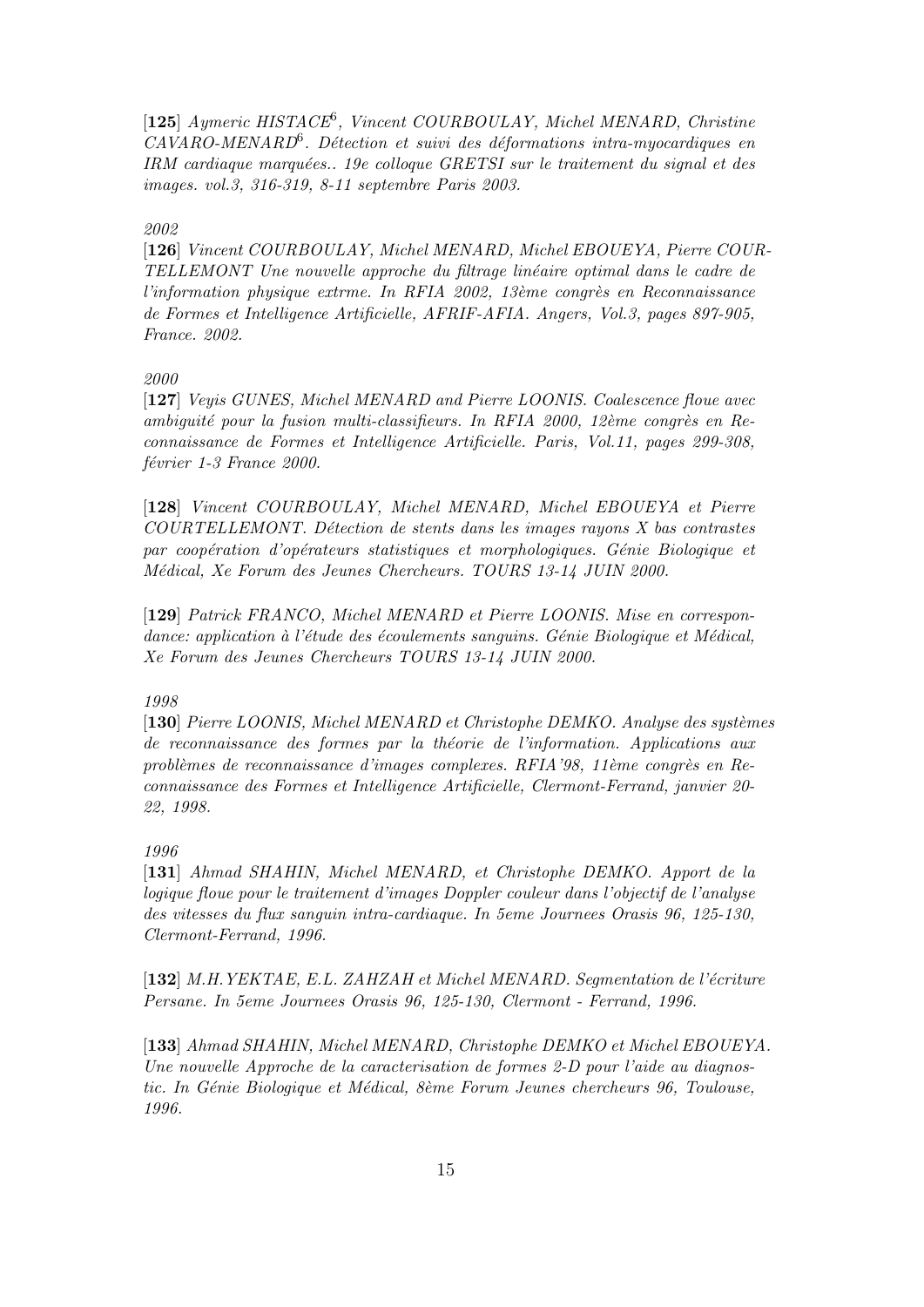[134] Michel MENARD, E.L.ZAHZAH et Pierre LOONIS. Evaluation des fonctions de masse dans la théorie des croyances : cas d'hypothèses composées. Workshop on data fusion, GDR-PRC ISIS Information, Signal, Images, 64-68, octobre 7-8, Paris, 1996.

[135] Pierre LOONIS, Michel MENARD. Une approche connexioniste de la fusion. In Workshop on data fusion, GDR-PRC ISIS Information, Signal, Images, 59-63, octobre 7-8, Paris, 1996.

[136] Pierre LOONIS, Michel MENARD et Jean-Pierre BONNEFOY. Fusion d'infor $mations$  multi-sources : Etude comparative entre une approche connexionniste dirigée et la règle orthogonale de Dempster-Shafer. In RFIA'96, Dixième congrès en Reconnaissance des Formes et Intelligence Artificielle, Rennes, janvier 15-19 1996.

## 1994

[137] Damien COISNE<sup>2</sup>, Michel MENARD, L. CHRISTIAENS<sup>2</sup>, J.ALLAL<sup>2</sup>. Développement d'un modèle de correction temporelle de l'imagerie Doppler couleur par déphasage de l'acquisition et reconstruction a posteriori. Société Franaise de Cardiologie, 44-51, Paris, 1994.

[138] Michel MENARD et Damien COISNE<sup>2</sup>. Modèle de correction temporelle de  $l'imagerie$  doppler couleur par acquisition séquentielle programmée et reconstruction a posteriori. In  $AGI'94$ , Automatique, Génie Informatique, Image, Poitiers, Futuroscope, juin 2-3, 1994.

#### 1993

[139] Michel MENARD et Pierre CORCUFF. D´eveloppement d'algorithmes et d'un  $syst\`eme de traitement associ\'e, pour l'aide au diagnostic d'images cytolo<sup>igques en</sup>$ </sup> routine clinique. AGI'93, Automatique, Génie Informatique, Image, La Rochelle, mai 1993.

 $1.7$  Communications à des groupements de recherche internationaux et nationaux

## 2014

[140] Guillaume CHIRON, Petra GOMEZ-KRAMER, Michel MENARD. Détection et suivi d'abeilles en 3D. Analyse conjointe des images RGB-DEPTH. GDR 720 ISIS (2014).

### 2012

[141] Guillaume CHIRON, Petra GOMEZ-KRAMER, Michel MENARD. Suivi 3D multi-cibles et multi-hypotheses, Etude comportementale des abeilles Sminaire FREDD 2012.

## 2011

[142] Sloven DUBOIS, Renaud PETERI<sup>0</sup>, Michel MENARD. Modélisation et décomposition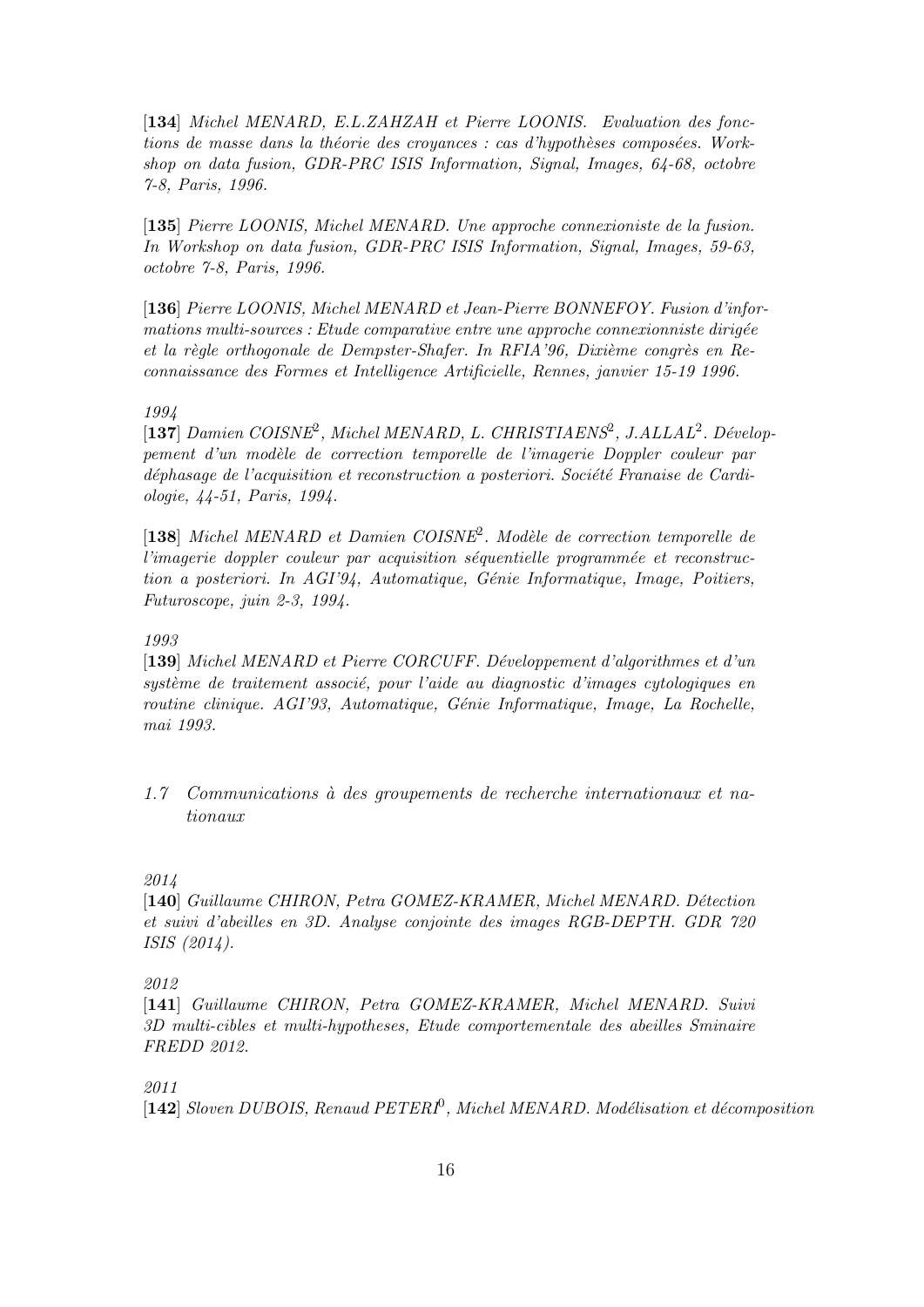de textures dynamiques. GDR-ISIS Journée "Modélisation Mathématique des Textures", Paris, 12 janvier 2010.

2007

[143] Michel MENARD Variations autour de la décomposition d'images. GT PRIDES " $EDP$  et analyse multi-échelle" du sous thme Géométrie et Image. Niort. Ple régional de Recherche en Images Données et Systmes. 27 septembre 2007.

[144] Damien COISNE<sup>2,3</sup>, Nicolas BENARD<sup>3</sup>, Luc CHRISTIAENS<sup>2</sup>, Robert PERRAULT<sup>3</sup>, Sloven DUBOIS, Michel MENARD ECHO-PIV: une nouvelle méthode d'estimation de champ de vitesse 2D par l'échographie. In first International Meeting of the French Society of Hypertension, 121-127, Paris, Dec 10-14,2007.

## 2004

[145] Aymeric HISTACE<sup>6</sup>, Vincent COURBOULAY, Michel MENARD, Christine  $CAVARO-MENARD<sup>6</sup>$ . Utilisation des EDP pour une détection robuste et automatique des tags en IRM cardiaque marqués. Journée EDP en automatique et en traitement du signal et des images, CNAM Paris, GDR-PRC ISIS, 15 janvier, 2004.

## 2001

[146] Veyis GUNES, Pierre LOONIS et Michel MENARD. Représentation des classes dynamiques par des réseaux de Petri flous. Journée Méthodologie en fusion d'informations, GDR-PRC ISIS Information, janvier 18, Paris, 2001.

## 2000

[147] Patrick FRANCO, Pierre LOONIS et Michel MENARD. Gestion de l'imperfection des mesures dans le cadre des problèmes a valeurs initiales. Mise en correspondance de modèles de sténoses coronariennes. Workshop on data fusion and decision, GDR-PRC ISIS Information, février 4, Paris,  $2000$ .

[148] Veyis GUNES, Pierre LOONIS et Michel MENARD. Fusion adaptative multiclassifieurs appliquée aux classes évolutives. Workshop on data fusion and decision,  $GDR-PRC$  ISIS Information, février 4, Paris, 2000.

# 1999

[149] Patrick FRANCO, Michel MENARD et Pierre LOONIS. Gestion de l'imprécision et de l'incertitude à l'aide des ensembles rugueux. Application à l'étude des écoulements sanguins. Séminaire du GDR-PRC-ISIS : Fusion d'Informations, ENST, Paris, 21 janvier, 1999.

## 1998

[150] Ahmad SHAHIN, Michel MENARD, Christophe DEMKO, Michel EBOUEYA. Synthèse et analyse du flux après correction du repliement spectral en imagerie Doppler couleur : application au flux sanguin. Séminaire sur l'imagerie pour l'industrie, Haute Ecole de la province de Liège Rennequin Sualem, ISIL, Liège, avril 1998. Belgique.

1997